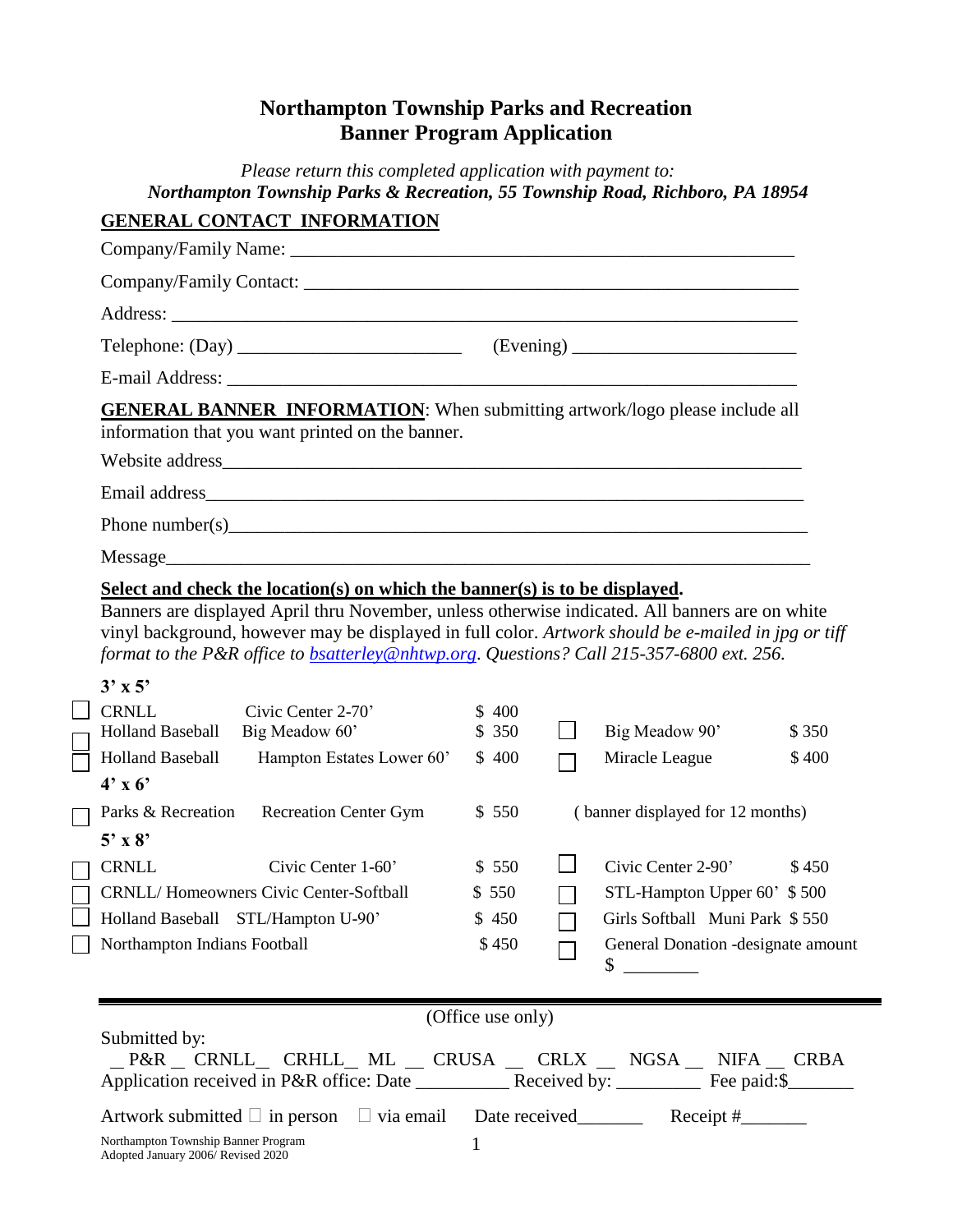The Northampton Township Parks and Recreation Sponsorship Program provides an avenue for businesses and/or individuals to partner with the Parks and Recreation Board in an effort to better serve the Northampton Township Community. Businesses are provided with opportunities to promote products and services. Individuals are given the opportunity to showcase their support.

# **Banner Program**

This aspect of the Sponsorship Program allows for advertisements and messages to be displayed at Parks and Recreation facilities. The *Banner Program* has been created for the purpose of providing opportunities for businesses to promote products and services while supporting the Township Parks and Recreation program and the Accredited Youth Sports Organizations that utilize township recreation facilities. Revenue generated from this program will be utilized to support the Accredited Youth Sports Organizations' initiatives and defray overall park facility maintenance expenses.

### **DETAILS:**

- Banners shall be erected on the outfield fencing of Township owned baseball/softball and football fields, inside the hockey rink on the dasher boards and on selected walls of the Recreation Center gymnasium.
- Banners shall be mounted only on the outfield fencing, unless pre-approved by P&R.
- Banners shall be made of white vinyl material, and can be designed for full color. All banners are provided through P&R, with final approvals.
- All banners shall be inward facing. Banners are visible from inside the respective facility, from the playing field and stands and for view by spectators and participants. Banners on outside fencing, must be pre-approved through the Parks & Recreation Dept.
- NTPR shall be responsible for the ordering of all banners, billing and administration of the Field Banner Program. Banners are provided only through P&R. No other banners shall be hung without P&R permission.
- The Parks and Recreation Board or its designee reserves the right to reject any banner application.
- The content of the banner shall be appropriate for a family environment, and approved by Northampton Township Parks and Recreation Board. No photographs of actual persons will be permitted. The design of the banner shall be submitted in digital form to NTPR.
- Renewed banners will be displayed yearly until deemed worn, tattered or in poor condition. Sponsors who wish to replace their banner sooner or change the content or graphics can make arrangements to do so through NTPR at their own expense.
- Damaged or vandalized banners shall be promptly repaired or removed by the Parks and Recreation Department at no additional cost.
- Banners shall be hung in accordance with the dates on the application.